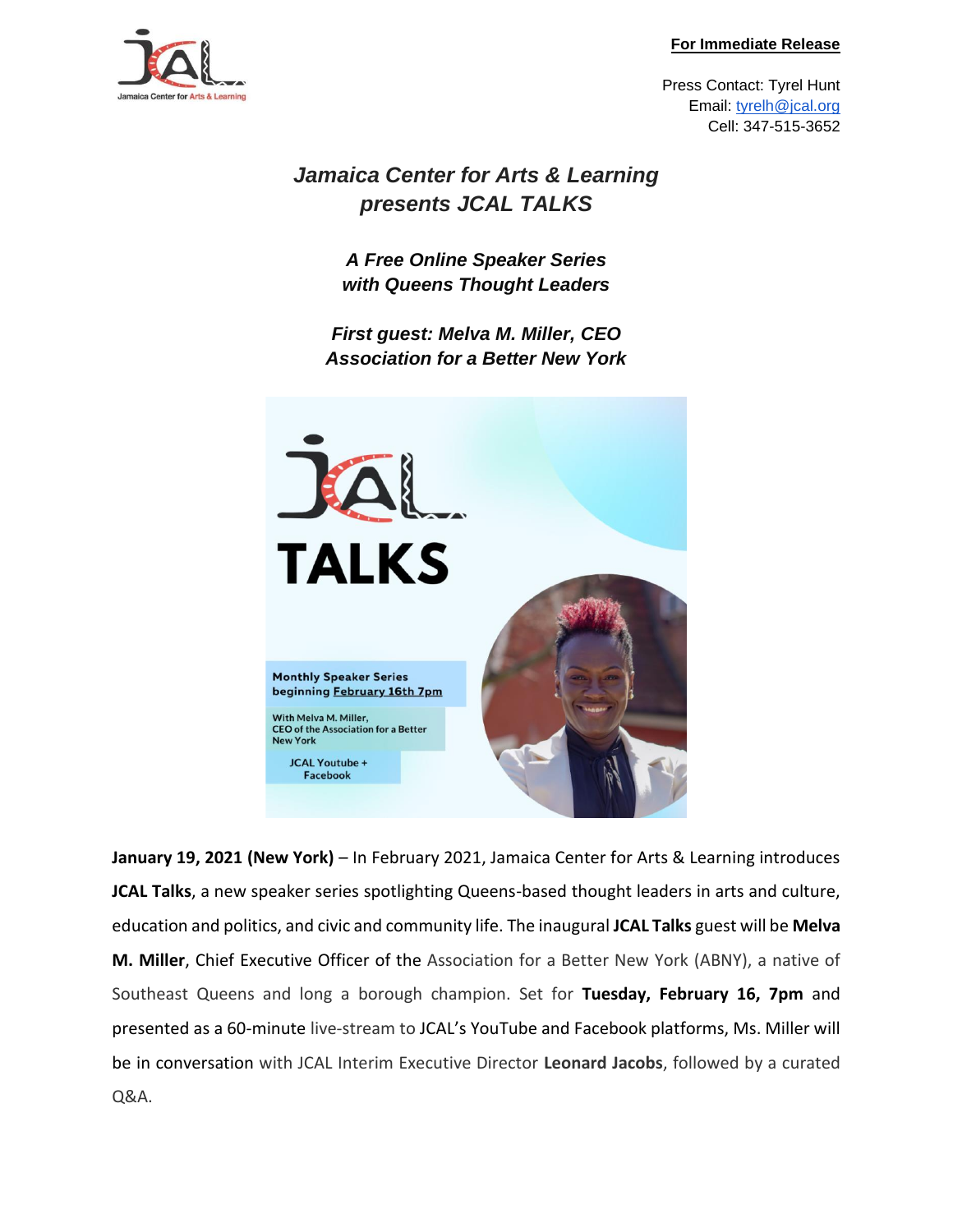

Press Contact: Tyrel Hunt Email: [tyrelh@jcal.org](mailto:tyrelh@jcal.org) Cell: 347-515-3652

"Queens has always produced more than its fair share of thought leaders and influencers," Jacobs noted. "At a time when our city is being re-energized by social justice and change, JCAL wishes to celebrate the great American tradition of public discourse and community building. We're honored that Melva Miller—who embodies the pride and promise of our borough—shares this vision and will be the inaugural guest for **JCAL Talks**."

"We've welcomed Ms. Miller to JCAL many times, from her tenure as Executive Director of the Sutphin BID to her years as Deputy Queens Borough President," added JCAL Interim Artistic Director Courtney Ffrench. "But she's also special to JCAL due of her faith in the power of creative expression—her love of music, dance and arts education. For us, she defines 'thought leader.'"

"I'm delighted to be the inaugural speaker for **JCAL Talks**," commented Miller, who joined ABNY in 2018 and was named CEO last August. "I was raised, and still live in Southeast Queens, so Queens in very much a part of my identity. Certainly, all five boroughs are critical to New York City's vitality, especially as we emerge from the pandemic. Yet there's no question that Queens remains especially vital to our City's overall economic, social and cultural recovery."

**JCAL Talks**, one of several new JCAL programs premiering during Black History Month, engages the diverse spectrum of thought leaders who live in, represent and originate from Queens. **JCAL Talks** will amplify their voices and perspectives, and align with JCAL's "Community First, Digital First" season. A biography for Ms. Miller follows.

## **About JCAL**

**Jamaica Center for Arts & Learning** (JCAL), founded in 1972, is a multidisciplinary arts center based in the diverse community of Southeast Queens. Our mission is devoted to offering quality visual, performing, and literary arts, and to providing accessible education programs to encourage participation in the arts. JCAL's offices and arts spaces are open in strict accordance with state and local COVID-19 guidelines. Operating hours by appointment: Monday to Friday, 10am to 6pm, and galleries on Saturdays; closed major holidays. For additional information, call JCAL at 718-658-7400 or visit **www.JCAL.org**.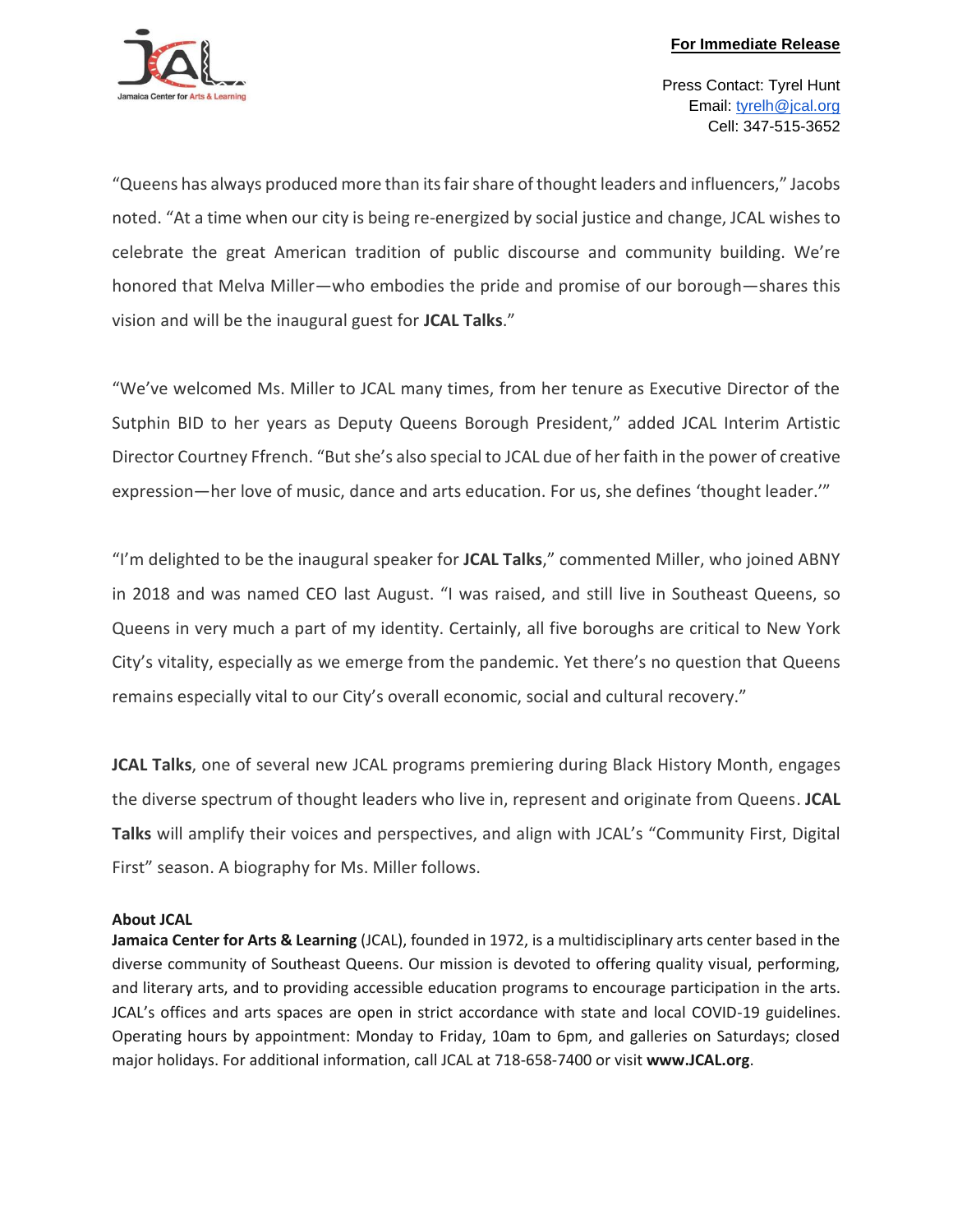



Press Contact: Tyrel Hunt Email: [tyrelh@jcal.org](mailto:tyrelh@jcal.org) Cell: 347-515-3652

#### **Biography for Melva M. Miller**

**Melva M. Miller**, the Association for a Better New York's first Chief Executive Officer, works with the Board of Directors to ensure the overall success of the organization through economic development, long-term planning, stakeholder engagement, strategic partnerships, and the expansion and evolution of ABNY's membership. Prior to this role, Ms. Miller led the organization's Census initiative for an accurate count of New York where she supported and supplemented the 2020 census efforts by the US Census Bureau, State and City of New York, and in coordination with community-based organizations in an effort to help New York City and State achieve the most accurate census count possible.

A resident of South East Queens, Ms. Miller has dedicated her life to community development through equitable economic growth, creative organizing and inclusive stakeholder participation. Ms. Miller started her community work in 1993 when she began working with children using the arts as a tool to promote civic responsibility while fostering positive imagery of youth in her community. Through this work, Ms. Miller used dance, music and artistic expression as a conduit for community empowerment, collective consciousness and individual pride. She then sought to supplement her tacit community development knowledge with evidenced-based practice and attended the Hunter College School of Social Work where she earned a Master's degree in Community Organization and Planning, and received the school's Dorothy North McNeal Award for achievement in Community Organization.

Upon graduation, Ms. Miller quickly put her formal organizing training to work and became the founding Executive Director of the Sutphin Boulevard Business Improvement District (BID). While leading this community based not-forprofit organization, she created and administered programs that served as catalysts for economic revitalization along Sutphin Boulevard in downtown Jamaica, Queens. During her tenure, she was charged with providing supplemental sanitation and security services throughout the district while advocating for the growth of local small businesses. She also implemented marketing strategies to boost local economic development and enhanced neighborhood quality of life for local businesses and residents by building partnerships and local and regional coalitions. While at the BID, she also served as Project Director of the Downtown Jamaica Cultural District formed to support to the artistic development of downtown Jamaica through marketing, brand identity, cultural development, public space utilization and real estate initiatives.

July of 2007, Ms. Miller joined the Office of the Queens Borough President to serve as key advisor on, and provide assistance to, small businesses throughout Queens, and to develop a borough-wide workforce development strategy to support the borough's under and unemployed populations. June of 2008, she was promoted to Director of Economic Development and among her new responsibilities, implemented a \$13 million capital improvement program designed to encourage economic growth and sustainability in commercial corridors throughout Queens. In February of 2015, Ms. Miller was appointed to the post of Deputy Queens Borough President charged with serving as second in-command in New York City government's highest executive office in Queens county, representing over 2.3 million residents and managing over 150 employees. In addition to this role, she continued as the Economic Development Director creating and implementing a borough-wide strategy to enhance the Borough's economic growth through the creation of comprehensive neighborhood initiatives that promoted commercial growth, good paying jobs, and quality of life improvements throughout 107 Queens neighborhoods. Ms. Miller's achievements include the creation of the Jamaica NOW Action Plan, a \$153 million stakeholder-driven strategy to increase quality employment, economic diversity and financial security in downtown Jamaica, and led the Western Queens Tech Strategic Plan, an initiative that produced a five-year \$300,000 planning initiative that produced a blueprint for equitable growth of the Long Island City and Astoria tech ecosystem.